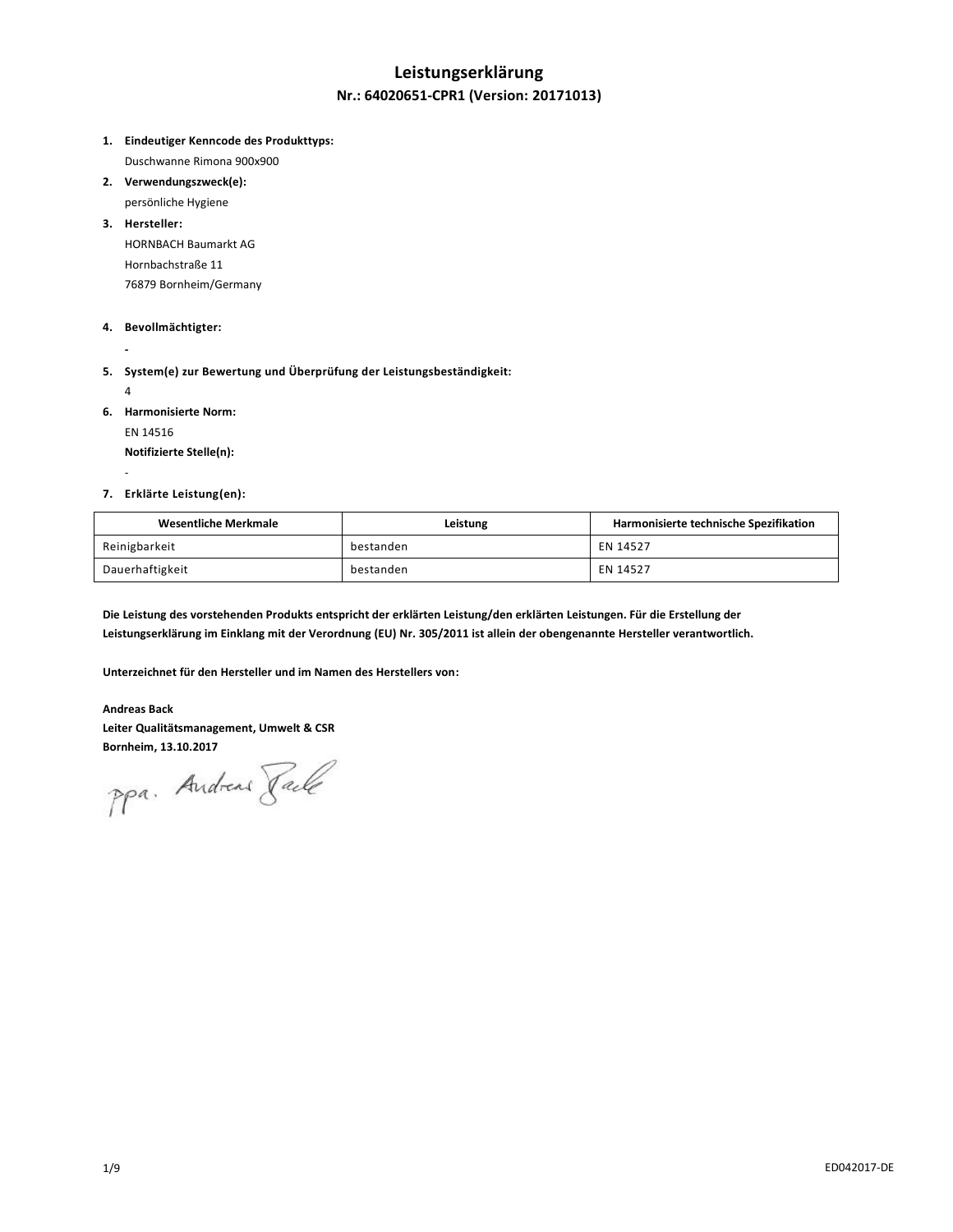# **Déclaration des performances**

## **N <sup>o</sup>64020651-CPR1 (Version 20171013)**

- **1. Code d'identification unique du produit type :** Receveur de douche RIMONA 900x900
- **2. Usage(s) prévu(s) :**

Hygiène personnelle **3. Fabricant :**

> HORNBACH Baumarkt AG Hornbachstraße 11 76879 Bornheim/Allemagne

#### **4. Mandataire°:**

**5. Système(s) d'évaluation et de vérification de la constance des performances :**

4

-

**-**

- **6. Norme harmonisée :**
	- EN 14516

**Organisme(s) notifié(s)°:**

#### **7. Performance(s) déclarée(s)°:**

| Caractéristiques essentielles | Performance | Spécification technique harmonisée |
|-------------------------------|-------------|------------------------------------|
| Nettoyabilité                 | Test réussi | EN 14527                           |
| Durabilité                    | Test réussi | EN 14527                           |

**Les performances du produit identifié ci-dessus sont conformes aux performances déclarées. Conformément au règlement (UE) no 305/2011, la présente déclaration des performances est établie sous la seule responsabilité du fabricant mentionné ci-dessus.**

**Signé pour le fabricant et en son nom par :**

**Andreas Back Responsable management de la qualité, de l'environnement et CSR Bornheim, 13/10/2017**

ppa. Andreas Face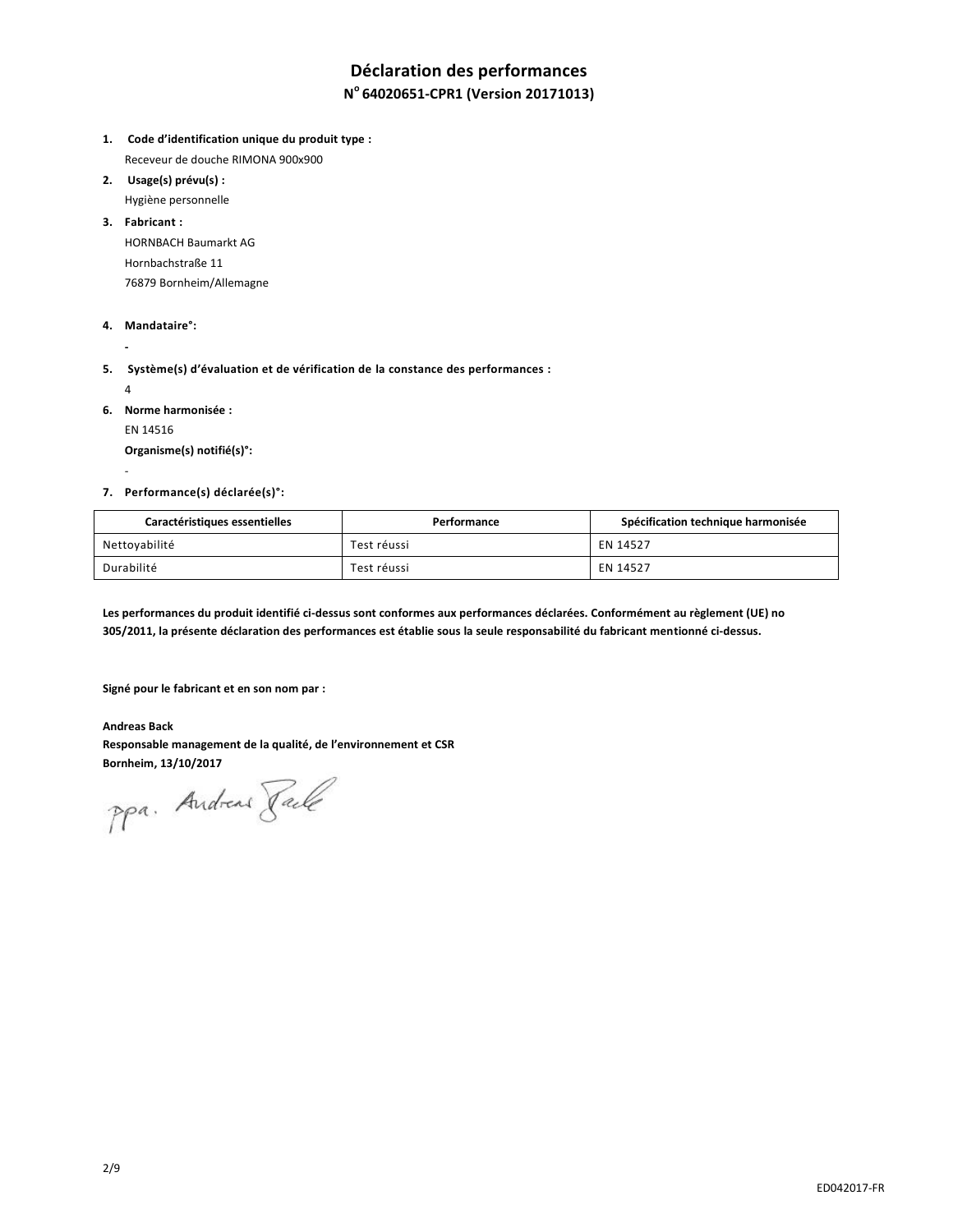## **Declaration of performance**

## **No. 64020651-CPR1 (Version: 20171013)**

- **1. Unique identification code of the product-type:** Shower tray Rimona 900x900
- **2. Intended use/es:** Personal hygiene
- **3. Manufacturer:** HORNBACH Baumarkt AG Hornbachstraße 11 76879 Bornheim/Germany

#### **4. Authorised representative:**

- **5. System/s of AVCP:**
	- 4

-

**-**

- **6. Harmonised standard:**
	- EN 14516

**Notified body/ies:**

### **7. Declared performance/s:**

| <b>Essential characteristics</b> | Performance  | Harmonized technical specification |
|----------------------------------|--------------|------------------------------------|
| Cleanability                     | Satisfactory | EN 14527                           |
| Durability                       | Satisfactory | EN 14527                           |

**The performance of the product identified above is in conformity with the declared performance/s. This declaration of performance is issued, in accordance with Regulation (EU) No 305/2011, under the sole responsibility of the manufacturer identified above.**

**Signed for and on behalf of the manufacturer by:**

### **Andreas Back**

**Head of Quality Management, Environment & CSR**

Bornheim, 13.10.2017<br>PPa. Andread *Jale*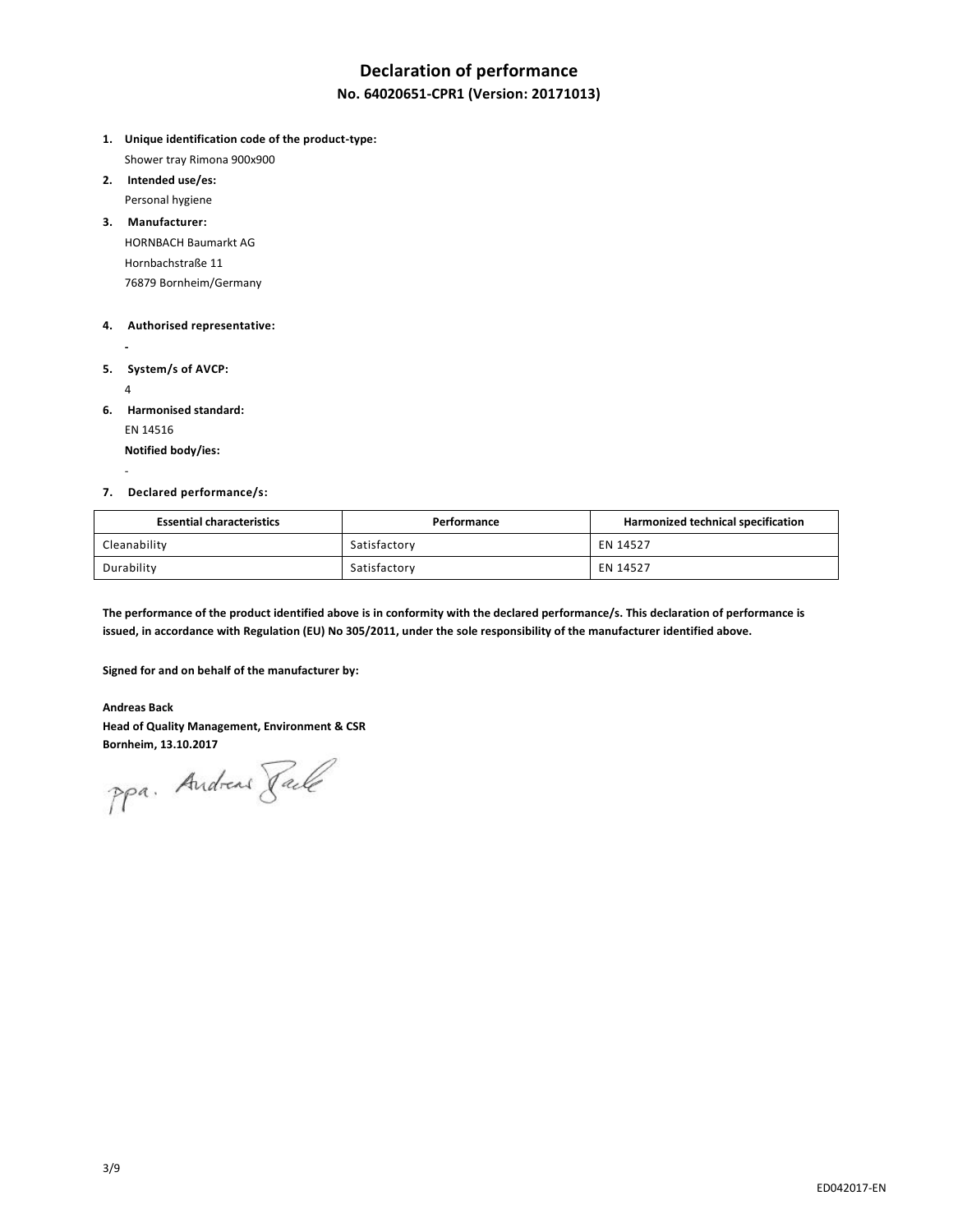# **Prestatieverklaring Nr. 64020651-CPR1 (versie 20171013)**

**1. Unieke identificatiecode van het producttype:**

Douchebak Rimona 900x900

#### **2. Beoogd(e) gebruik(en):**

Persoonlijke hygiëne

## **3. Fabrikant:**

HORNBACH Baumarkt AG Hornbachstraße 11 76879 Bornheim/Germany

#### **4. Gemachtigde:**

**5. Het system of de systemen voor de beoordeling en verificatie van de prestatiebestendigheid:** 

4

-

**-**

- **6. Geharmoniseerde norm:**
	- EN 14516

**Aangemelde instantie(s):**

#### **7. Aangegeven prestatie(s):**

| Essentiële kenmerken | Prestatie  | Geharmoniseerde technische specificatie |
|----------------------|------------|-----------------------------------------|
| Reinigbaarheid       | Aangetoond | EN 14527                                |
| Duurzaamheid         | Aangetoond | EN 14527                                |

**De prestaties van het hierboven omschreven product zijn conform de aangegeven prestaties. Deze prestatieverklaring wordt in overeenstemming met Verordening (EU) nr. 305/2011 onder de exclusieve verantwoordelijkheid van de hierboven vermelde fabrikant verstrekt.**

**Ondertekend voor en namens de fabrikant door:**

**Andreas Back Hoofd Kwaliteitsmanagement, Milieu & CSR Bornheim, Duitsland, 13-10-2017**

ppa. Andreas Faile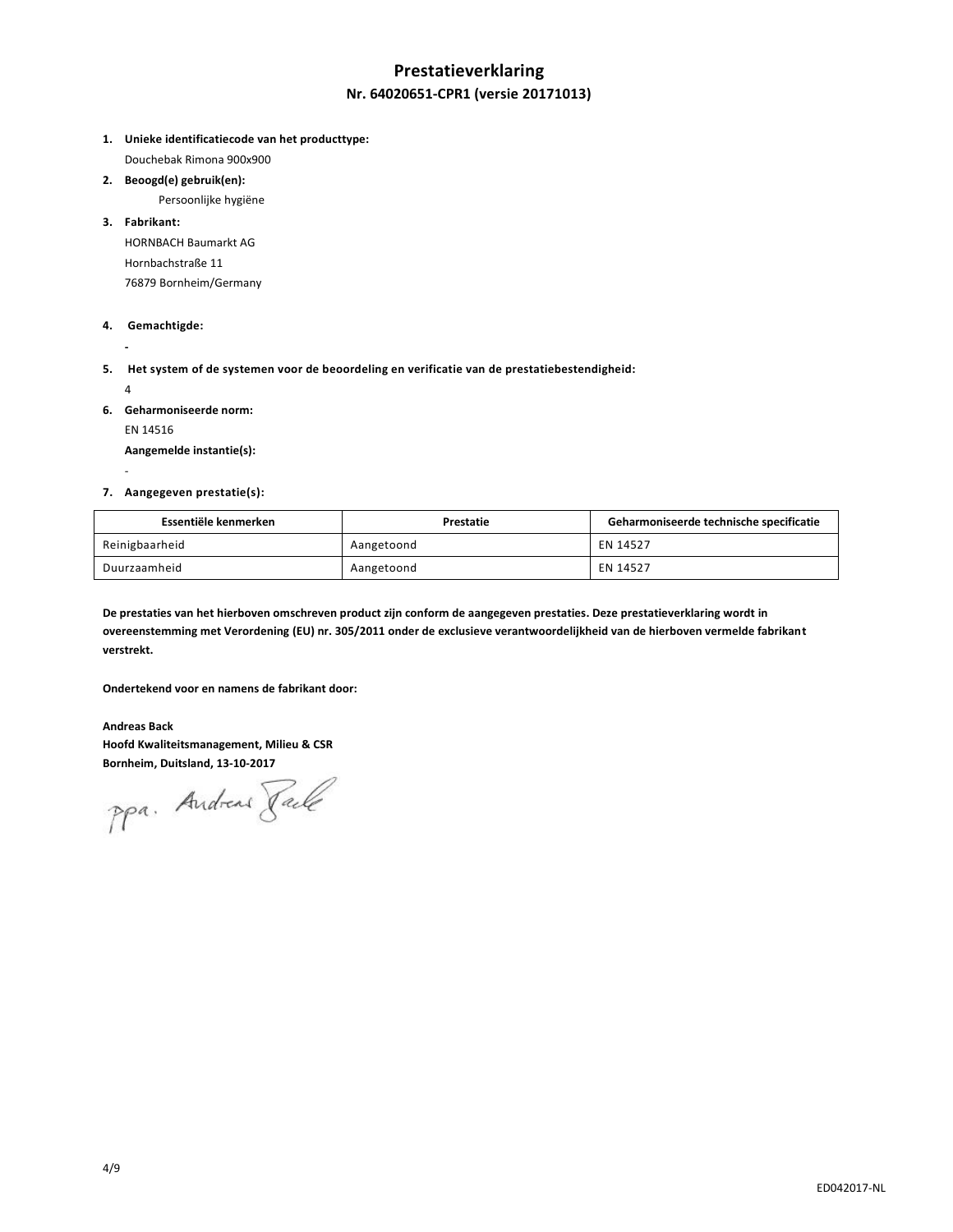# **Dichiarazione di prestazione**

## **N. 64020651-CPR1 (Versione 20171013)**

- **1. Codice di identificazione unico del tipo di prodotto:** Piatto doccia Rimona 900x900
- **2. Uso o usi previsti:** Igiene personale
- **3. Fabbricante:** HORNBACH Baumarkt AG
	- Hornbachstraße 11 76879 Bornheim/Germania

### **4. Mandatorio:**

- **- 5. Sistema o sistemi di VVCP:** 
	- 4

-

- **6. Norma armonizzata:**
	- EN 14516

**Organismo(i) notificato(i):**

### **7. Prestazione(i) dichiarata(e):**

| Caratteristiche essenziali | Prestazione | Specifica tecnica armonizzata |
|----------------------------|-------------|-------------------------------|
| Lavabilità                 | Superata    | EN 14527                      |
| Durevolezza                | Superata    | EN 14527                      |

La prestazione del prodotto sopra identificato è conforme alla(e) prestazione(i) dichiarata(e). Si rilascia la presente dichiarazione di prestazione sotto la responsabilità esclusiva del fabbricante sopra identificato, in conformità al regolamento (UE) n. 305/2011.

#### **Firmato in nome e per conto del fabbricante da:**

**Andreas Back Responsabile Qualità, Ambiente & CSR**

**Bornheim, 13.10.2017**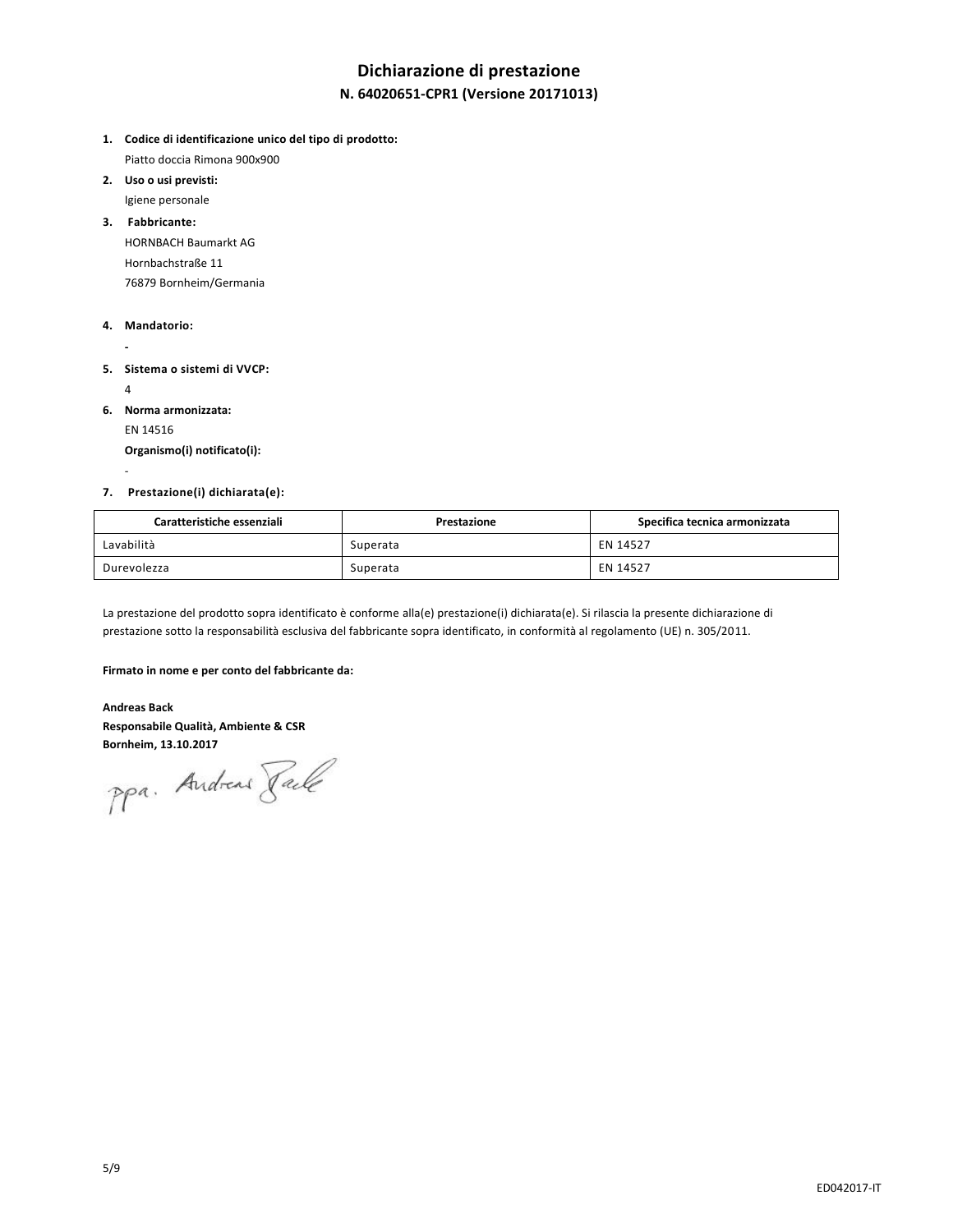## **Prestandadeklaration**

### **Nr. 64020651-CPR1 (version 20171013)**

**1. Produkttypens unika identifikationskod:**

Duschkar Rimona 900x900

**2. Användning/användningar:**

Personlig hygien

**3. Tillverkare:** HORNBACH Baumarkt AG Hornbachstraße 11

76879 Bornheim/Germany

### **4. Tillverkarens representant:**

**-**

**5. System för bedömning och fortlöpande kontroll av prestanda:**

4

-

**6. Harmoniserad standard:**

EN 14516

**Anmält/anmälda organ:**

#### **7. Angiven prestanda:**

| Väsentliga egenskaper | Prestanda | Harmoniserad teknisk specifikation |
|-----------------------|-----------|------------------------------------|
| Rengörbarhet          | Godkänd   | EN 14527                           |
| Beständighet          | Godkänd   | EN 14527                           |

**Prestandan för ovanstående produkt överensstämmer med den angivna prestandan. Denna prestandadeklaration har utfärdats i enlighet med förordning (EU) nr 305/2011 på eget ansvar av den tillverkare som anges ovan.**

**Undertecknar för tillverkaren av:**

**Andreas Back Ansvarig för kvalitetsmanagement, miljö & CSR**

**Bornheim, 2017-10-13**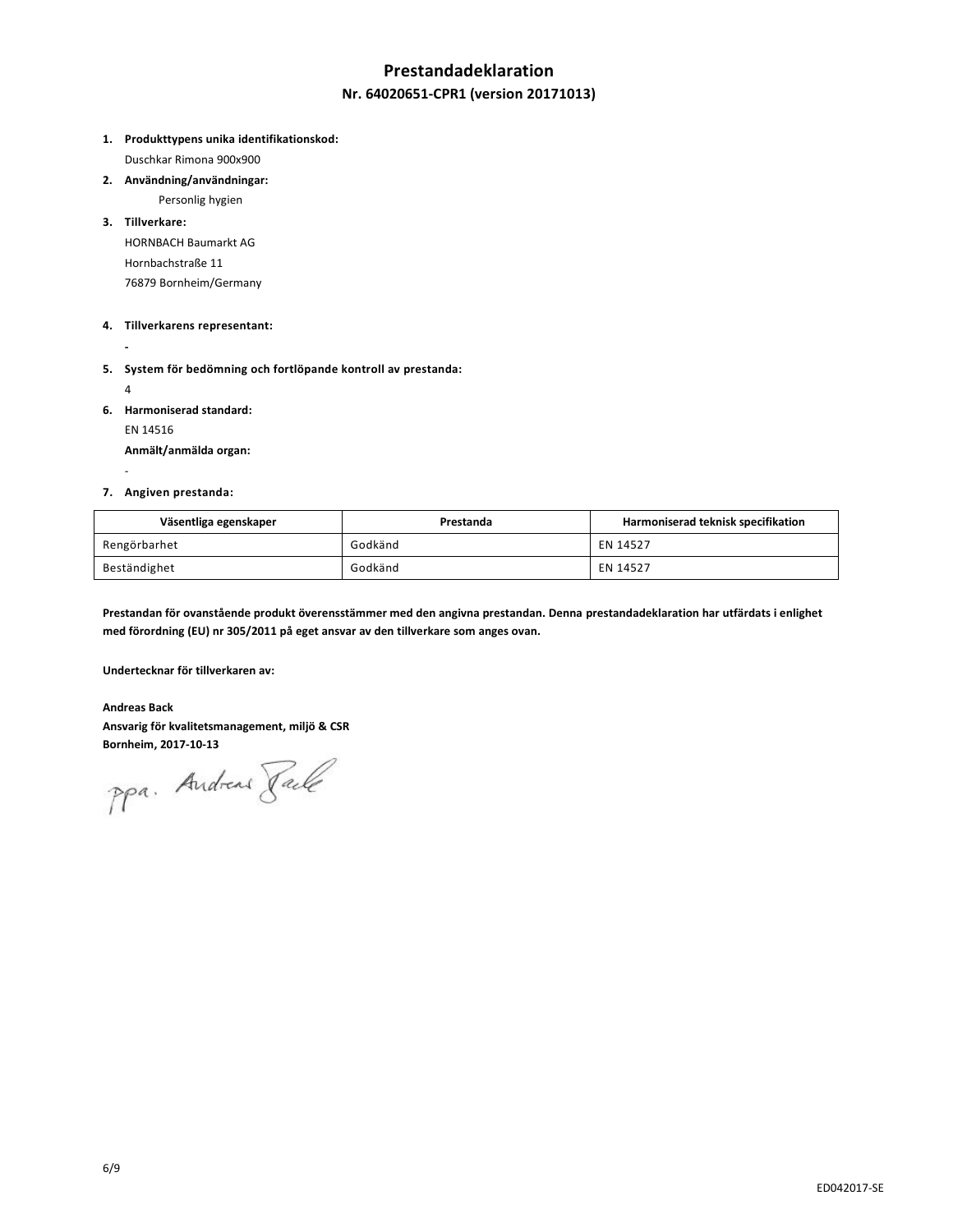# **Prohlášení o vlastnostech**

## **Č. 64020651-CPR1 (Verze 20171013)**

**1. Jedinečný identifikační kód typu výrobku:**

Sprchová vanička Rimona 900x900

**2. Použití:**

Osobní hygiena

**3. Výrobce:**

HORNBACH Baumarkt AG Hornbachstraße 11 76879 Bornheim/Germany

#### **4. Zplnomocněný zástupce:**

**- 5. Systém/systémy POSV:**

4

-

- **6. Harmonizovaná norma:**
	- EN 14516

**Oznámený subjekt/oznámené subjekty:**

#### **7. Vlastnosti uvedené v prohlášení:**

| Základní charakteristiky | <b>Vlastnost</b> | Harmonizovaná technická specifikace |
|--------------------------|------------------|-------------------------------------|
| Čistitelnost             | Zkouška úspěšná  | EN 14527                            |
| Životnost                | Zkouška úspěšná  | EN 14527                            |

**Vlastnost výše uvedeného výrobku se shodě s deklarovanými vlastnostmi. Toto prohlášení o vlastnostech je vydáno podle nařízení (EU) č. 305/2011 na výhradní odpovědnost výše uvedeného výrobce.**

**Podepsáno za výrobce a jeho jménem:**

#### **Andreas Back**

**Vedoucí managementu kvality, úseku životního prostředí a CSR**

Bornheim, 13.10.2017<br>PPa. Andread *Jale*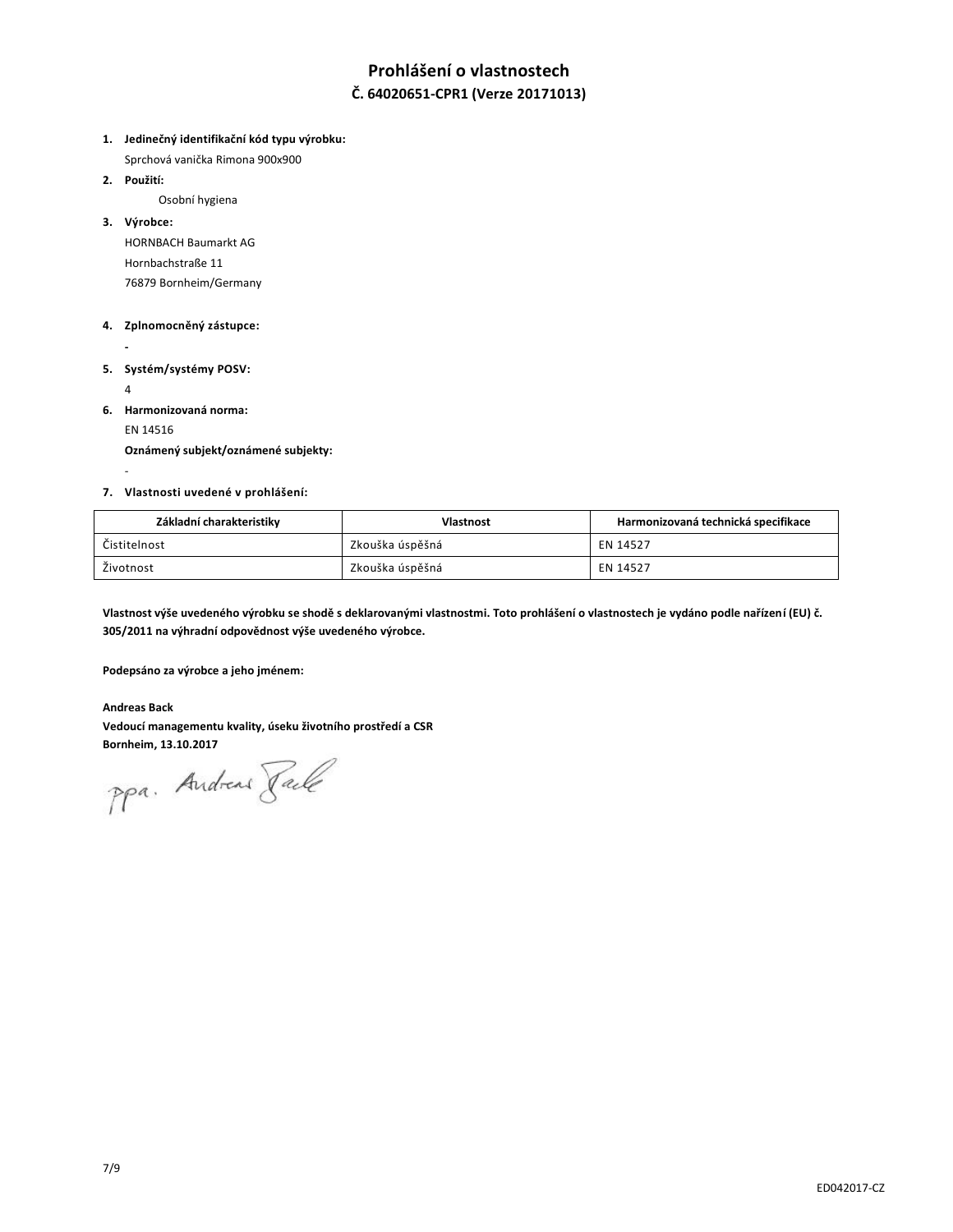## **Vyhlásenie o parametroch**

## **Č. 64020651-CPR1 (verzia 20171013)**

- **1. Jedinečný identifikačný kód typu výrobku:**  Sprchová vanička Rimona 900x900
- **2. Použitie/použitia:**
- Osobná hygiena **3. Výrobca:**

HORNBACH Baumarkt AG Hornbachstraße 11 76879 Bornheim/Germany

#### **4. Splnomocnený zástupca:**

**-**

**5. Systém(y) posudzovania a overovania nemennosti parametrov:** 

4

-

**6. Harmonizovaná norma:**

EN 14516

**Notifikovaný(-é) subjekt(-y):**

#### **7. Deklarované parametre:**

| Podstatné vlastnosti | Parametre  | Harmonizované technické špecifikácie |
|----------------------|------------|--------------------------------------|
| Možnosť čistenia     | V poriadku | EN 14527                             |
| Životnosť            | V poriadku | EN 14527                             |

**Uvedené parametre hore uvedeného výrobku sú v zhode s deklarovanými parametrami. Toto vyhlásenie o parametroch sa v súlade s nariadením (EU) č. 305/2011 vydáva na výhradnú zodpovednosť uvedeného výrobcu.**

**Podpísal(-a) za a v mene výrobcu:**

**Andreas Back Vedúci manažmentu kvality, úseku životného prostredia a CSR**

Bornheim, 13.10.2017<br>PPa. Andread *Jale*